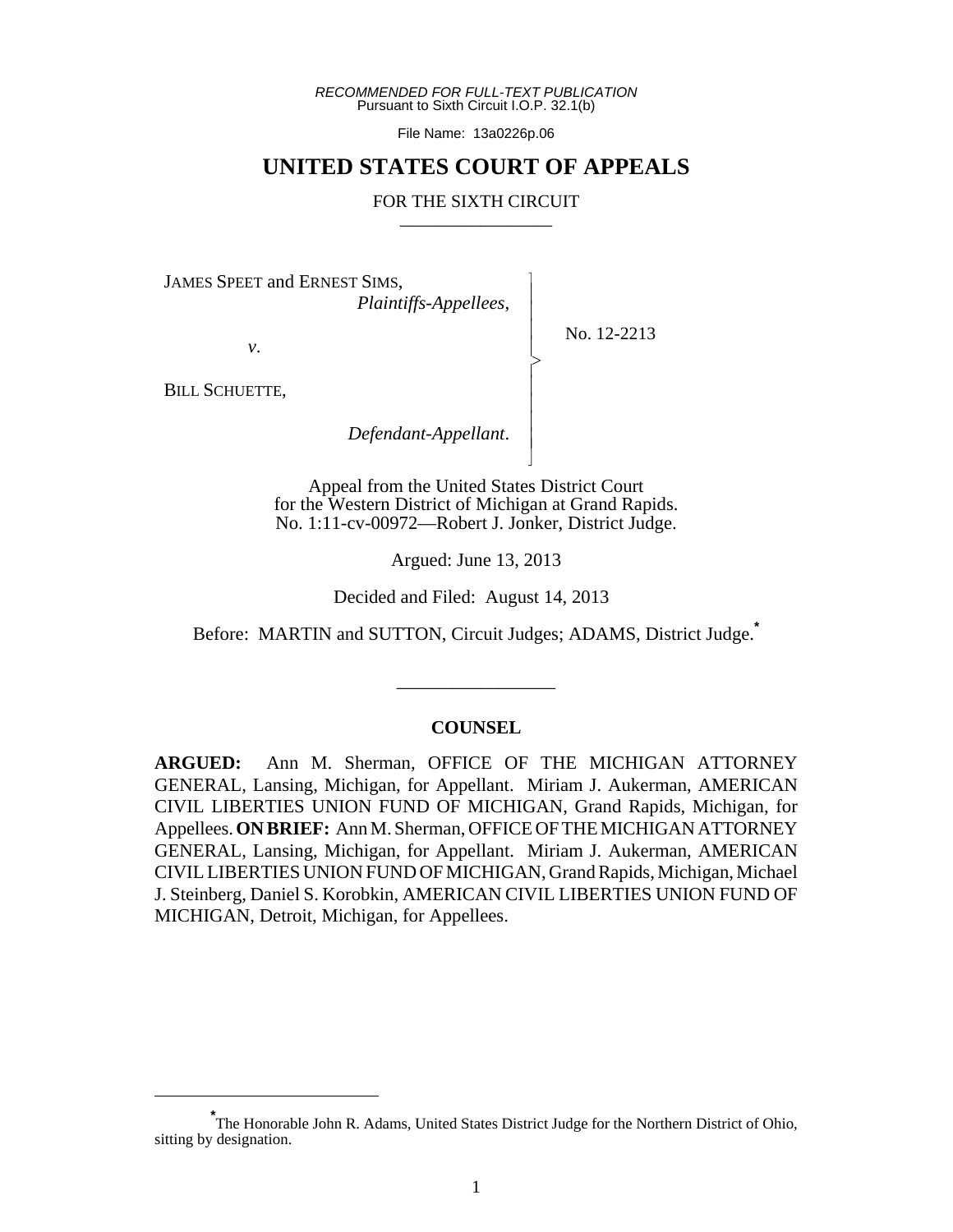## **OPINION \_\_\_\_\_\_\_\_\_\_\_\_\_\_\_\_\_**

**\_\_\_\_\_\_\_\_\_\_\_\_\_\_\_\_\_**

BOYCE F. MARTIN, JR., Circuit Judge. This appeal involves a facial challenge to the constitutionality, under the First and Fourteenth Amendments to the United States Constitution, of a Michigan statute that criminalizes begging. This appeal poses two issues. The first issue is whether begging is a form of solicitation that the First Amendment protects. We hold that it is. The second issue is whether, as the district court concluded, the statute violates—on its face—the First Amendment. We agree with the district court that it does. Michigan's anti-begging statute cannot withstand facial attack because it prohibits a substantial amount of solicitation, an activity that the First Amendment protects, but allows other solicitation based on content. Therefore, we **AFFIRM** the district court's judgment.

The Michigan anti-begging statute at issue in this case has existed since at least 1929. Mich. Comp. Laws § 900 (1929). The statute provides that "[a] person is a disorderly person if the person is any of the following: . . . (h) A person found begging in a public place." Mich. Comp. Laws Ann.  $\S$  750.167(1)(h) (West 2013). The statute criminalizes begging. A person convicted under section  $750.167(1)(h)$  is "guilty of a misdemeanor punishable by imprisonment for not more than 90 days or a fine of not more than \$500.00, or both." Mich. Comp. Laws Ann. § 750.168(1) (West 2013). According to the record, the police department in Grand Rapids, Michigan recorded four-hundred and nine reports of incidents of police enforcing this anti-begging ordinance from 2008–2011.

Among those whom the Grand Rapids police arrested under the anti-begging ordinance are the plaintiffs: James Speet and Ernest Sims, two homeless adult residents of Grand Rapids, Michigan. In January 2011, Speet was arrested for begging in Grand Rapids. He was holding a sign saying: "Cold and Hungry, God Bless." The police gave Speet an appearance ticket, and he pleaded guilty to the charge. Unable to pay the \$198 fine, Speet spent four days in jail. Then, in June 2011, Speet was holding a sign that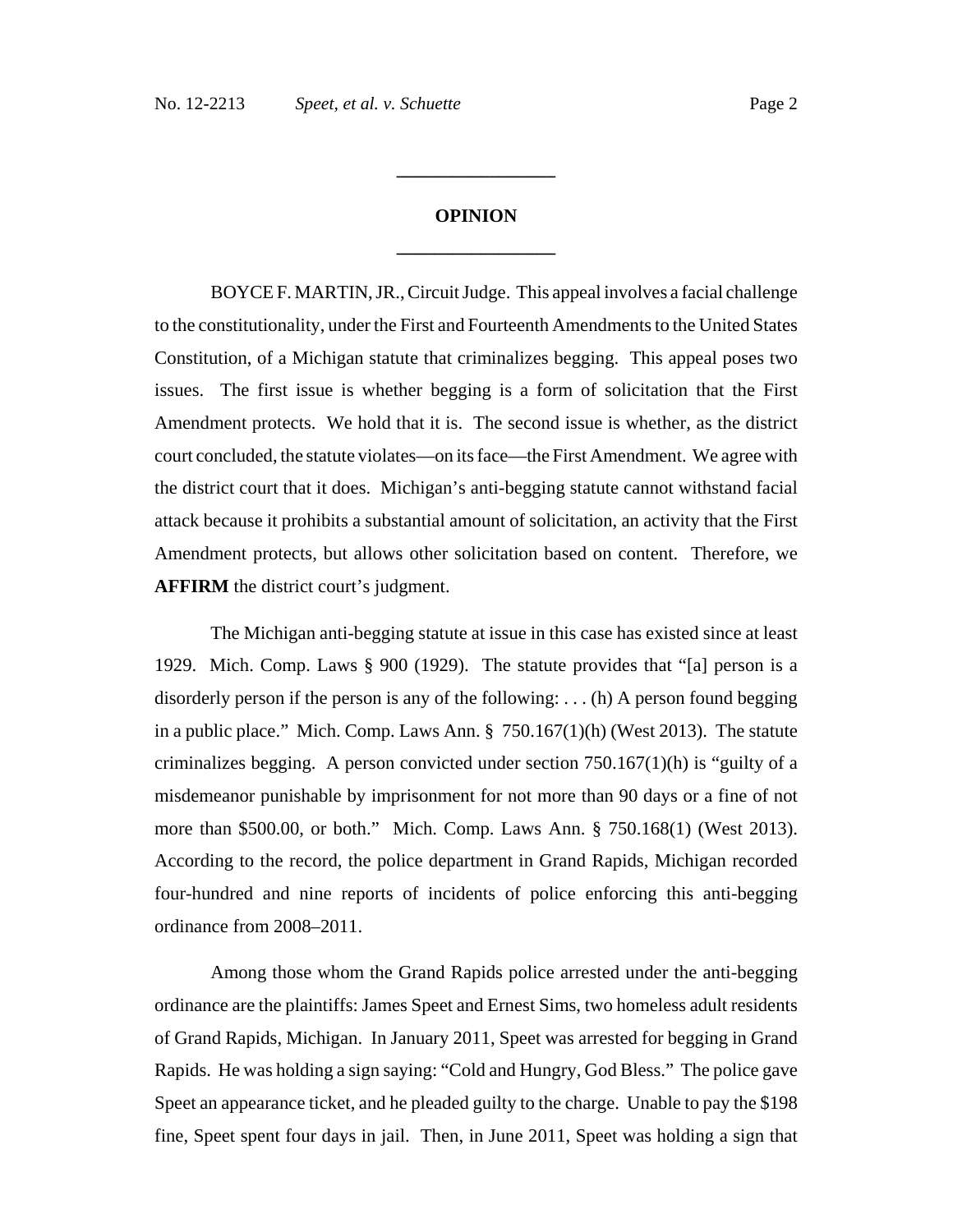said, "Need Job, God Bless," while standing between a sidewalk and a street in Grand Rapids. The Grand Rapids police again arrested him for begging. After Speet secured pro bono counsel, the prosecution dismissed the begging charge.

On July 4, 2011, Sims needed money for bus fare, and asked a person on the street: "Can you spare a little change?" A Grand Rapids police officer witnessed Sims asking for change and immediately arrested him. After Sims, a veteran, requested that he not be taken to jail because it was the Fourth of July, the officer agreed to give him an appearance ticket. Later, Sims appeared without counsel in court on the begging charge. He pleaded guilty and was sentenced to pay a fine of \$100. Speet and Sims are not the only people that have been fined or jailed under Michigan's anti-begging statute. The Grand Rapids Police Department, during 2008–2011, initiated three-hundred and ninety-nine cases by arresting or citing people for begging.

Speet and Sims sued Michigan Attorney General Bill Schuette, the City of Grand Rapids, and several of its police officers for declaratory and injunctive relief, alleging that Michigan's anti-begging statute violated—both facially and as applied—the First Amendment and the Fourteenth Amendment's Equal Protection Clause.

The complaint's first count asserted that Michigan's anti-begging law was "facially invalid under the First Amendment[;]" likewise, the complaint's third count asserted that Michigan's anti-begging law was "facially invalid under the Equal Protection Clause." The complaint's second and fourth counts asserted that the statute violated the First and Fourteenth Amendments "as applied" to Speet and Sims.

Instead of moving for summary judgment on the as-applied claims, Speet and Sims moved for summary judgment on the facial claims. *Speet v. Schuette*, 889 F. Supp. 2d 969, 972 (W.D. Mich. 2012). Michigan also moved for summary judgment on these claims. *Id*. In a published opinion and order, the district court granted Speet's and Sims' motion for partial summary judgment. *Id.* at 980. Michigan Attorney General Bill Schuette filed a timely appeal.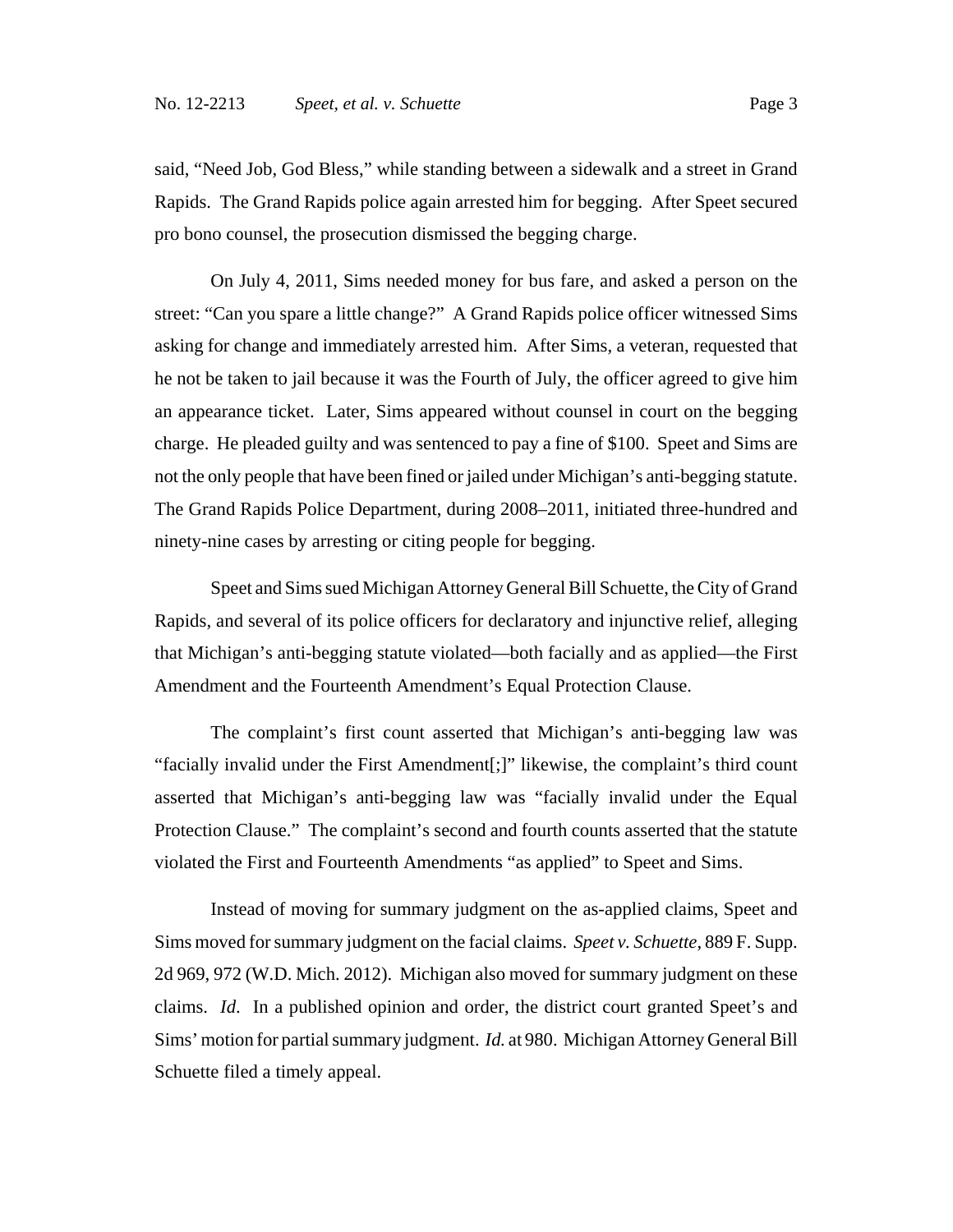appropriate." *Speet*, 889 F. Supp. 2d at 972.

We review de novo a district court's decision to grant summary judgment. *Ohio Citizen Action v. City of Englewood*, 671 F.3d 564, 569 (6th Cir. 2012) (citing *Dillon v. Cobra Power Corp.*, 560 F.3d 591, 595 (6th Cir. 2009)). A district court properly grants summary judgment when "'the pleadings, depositions, answers to interrogatories and admissions on file, together with the affidavits, if any, show that there is no genuine issue as to any material fact and that the moving party is entitled to judgment as a matter of law.'" *Id.* (quoting *Estate of Smithers ex rel. Norris v. City of Flint*, 602 F.3d 758, 761 (6th Cir. 2010)). Here, the "parties agree[d] that there [was] no genuine issue of material fact regarding the facial challenge and that judgment as a matter of law [was]

A facial challenge to a law's constitutionality is an effort "to invalidate the law in each of its applications, to take the law off the books completely." *Connection Distrib. Co. v. Holder*, 557 F.3d 321, 335 (6th Cir 2009) (en banc); *see also Vill. of Hoffman Estates v. Flipside, Hoffman Estates, Inc.*, 455 U.S. 489, 495, n.5 (1982) ("a 'facial' challenge . . . means a claim that the law is 'invalid *in toto*—and therefore incapable of any valid application.'" (quoting *Steffel v. Thompson*, 415 U.S. 452, 474 (1974))). In contrast to an as-applied challenge, which argues that a law is unconstitutional as enforced against the plaintiffs before the court, a facial challenge "is not an attempt to invalidate the law in a discrete setting but an effort 'to leave nothing standing[.]'" *Connection Distributing Co.*, 557 F.3d at 335 (en banc) (quoting *Warshak v. United States*, 532 F.3d 521, 528 (6th Cir. 2008) (en banc)). Sustaining a facial attack to the constitutionality of a state law, as the district court did, is momentous and consequential. It is an "exceptional remedy." *Carey v. Wolnitzek*, 614 F.3d 189, 201 (6th Cir. 2010).

Generally, to "succeed in a typical facial attack," a plaintiff must establish "'that no set of circumstances exists under which [the statute] would be valid.'" *United States v. Stevens*, 130 S.Ct. 1577, 1587 (2010) (quoting *United States v. Salerno*, 481 U.S. 739, 745 (1987)). Or, a plaintiff would have to establish that "the statute lacks any 'plainly legitimate sweep[.]'" *Id.* (quoting *Washington v. Glucksberg*, 521 U.S. 702, 740 n.7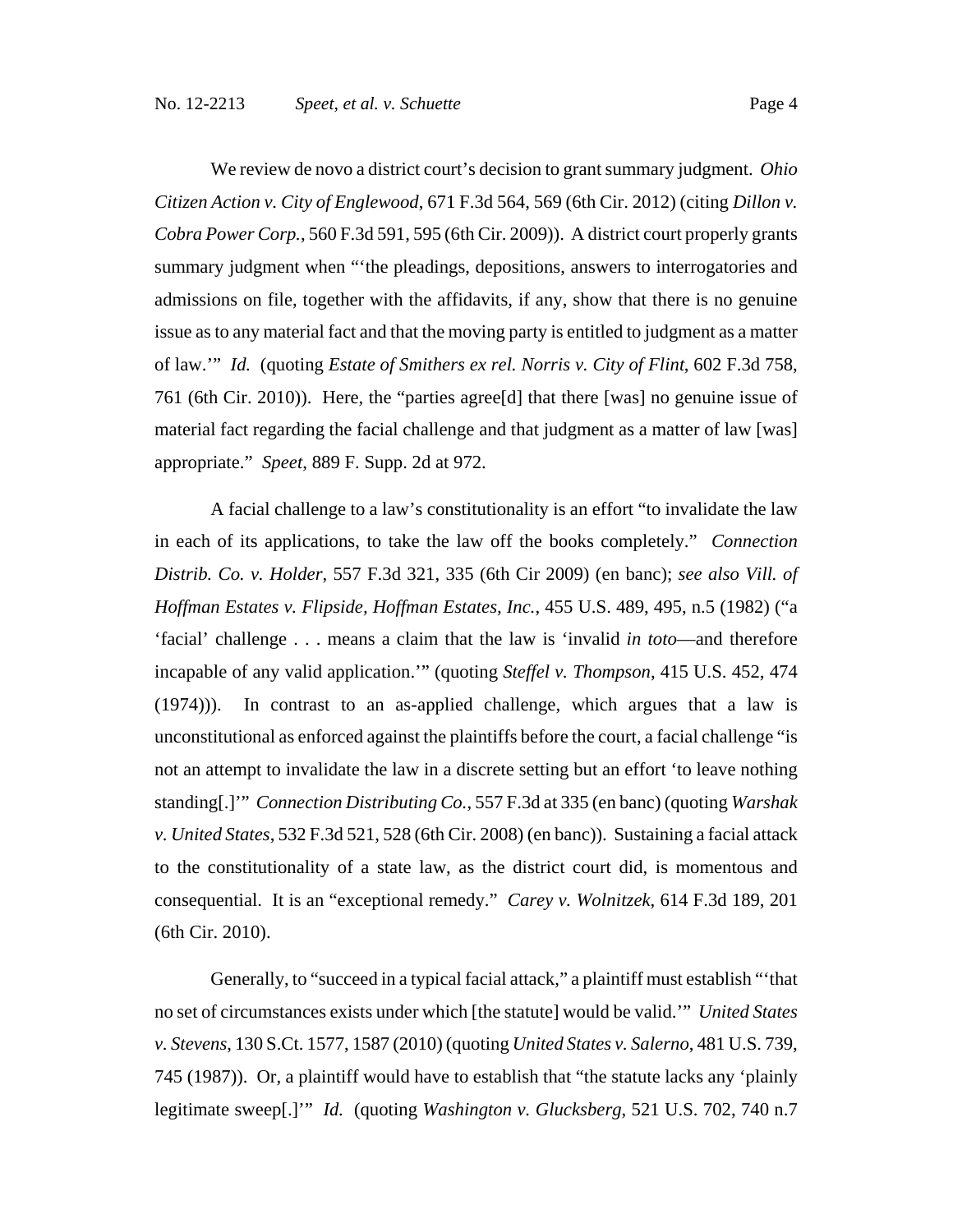(1997) (Stevens, J., concurring)). Here, Attorney General Schuette argues that, to succeed in their facial attack, Speet and Sims must demonstrate that there is no conceivable manner in which the anti-begging statute can be enforced consistent with the First Amendment. While this is the general rule, an exception exists for facial challenges based on the First Amendment.

Where a plaintiff makes a facial challenge under the First Amendment to a statute's constitutionality, the "facial challenge" is an "overbreadth challenge." *Connection Distrib. Co.*, 557 F.3d at 335; *see also City of Houston, Tex. v. Hill*, 482 U.S. 451, 458 (1987) ("Only a statute that is substantially overbroad may be invalidated on its face." (citing *New York v. Ferber*, 458 U.S. 747, 769 (1982); *Broadrick v. Oklahoma*, 413 U.S. 601 (1973))). Instead of having to prove that *no* circumstances exist in which the enforcement of the statute would be constitutional, the plaintiff bears a lesser burden: "to demonstrate that a 'substantial number of instances exist in which the law cannot be applied constitutionally.'" *Glenn v. Holder*, 690 F.3d 417, 422 (6th Cir. 2012) (quoting *Richland Bookmart, Inc. v. Knox Cnty.*, 555 F.3d 512, 532 (6th Cir. 2009)). Thus, "[t]he First Amendment doctrine of overbreadth is an exception to [the] normal rule regarding the standards for facial challenges." *Virginia v. Hicks*, 539 U.S. 113, 118 (2003) (citing *Members of City Council of Los Angeles v. Taxpayers for Vincent*, 466 U.S. 789, 796 (1984)).

And in a facial challenge, a plaintiff must show substantial overbreadth: that the statute prohibits "'a substantial amount of protected speech both in an absolute sense and relative to [the statute's] plainly legitimate sweep[.]'" *Carey v. Wolnitzek*, 614 F.3d 189, 208 (6th Cir. 2010) (quoting *Connection Distrib. Co.*, 557 F.3d at 336). We have acknowledged that "[T]he concept of 'substantial overbreadth'" has "some elusive qualities[.]" *Connection Distrib. Co.*, 557 F.3d at 340; *see also Taxpayers for Vincent*, 466 U.S. at 800 ("[t]he concept of 'substantial overbreadth' is not readily reduced to an exact definition."). But the doctrine of substantial overbreadth "involves an inquiry into the 'absolute' nature of a law's suppression of speech." *Connection Distrib. Co.*, 557 F.3d at 340. A facial challenge based on substantial overbreadth "describe[s] a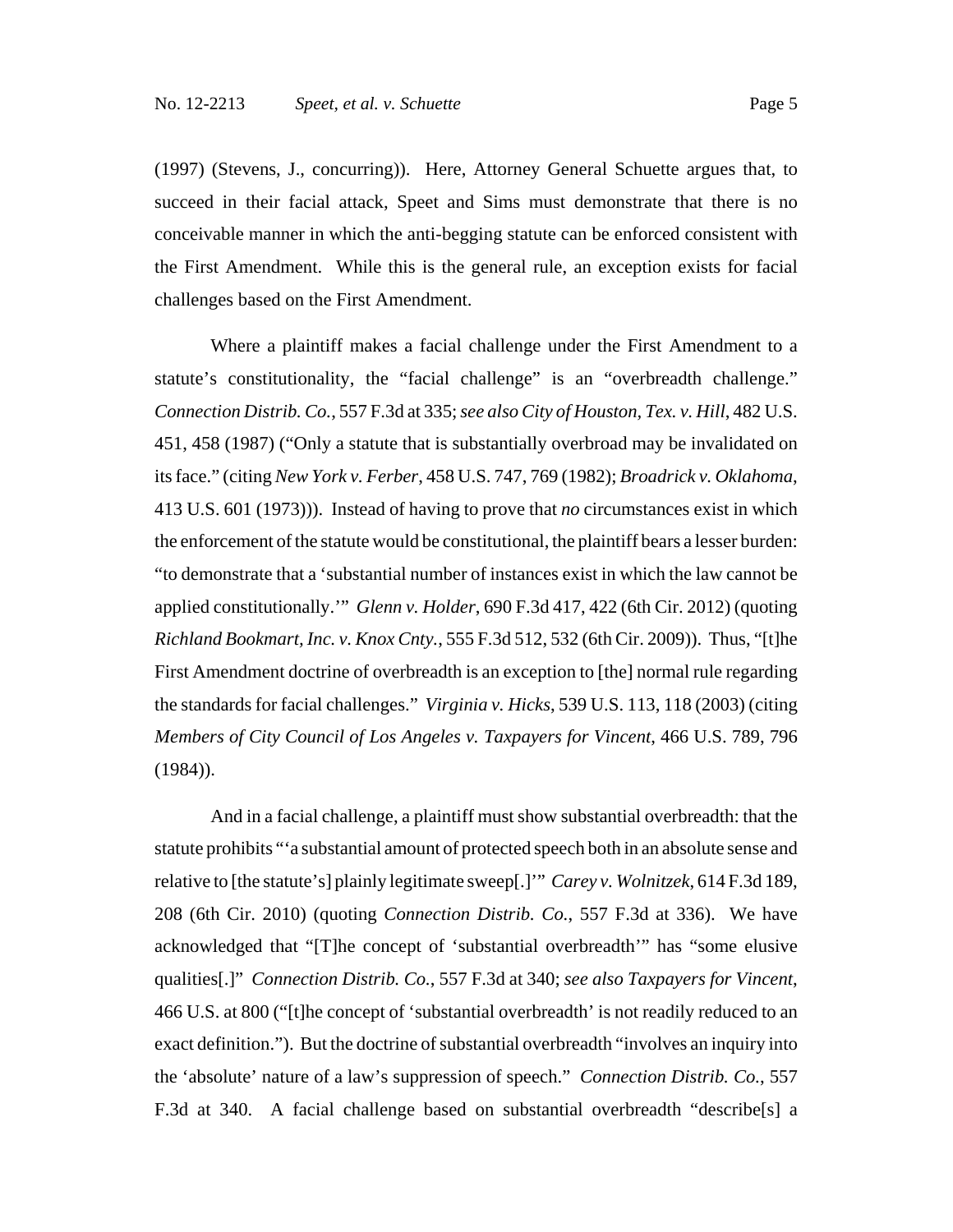challenge to a statute that in all its applications directly restricts protected First Amendment activity and does not employ means narrowly tailored to serve a compelling governmental interest." *Sec'y of State of Md. v. Joseph H. Munson Co., Inc.*, 467 U.S. 947, 966 n.13 (1984) (citing *Vill. of Schaumburg v. Citizens for a Better Env't*, 444 U.S. 620, 637–639 (1980) (rest of citation omitted)). As the Supreme Court has explained, the point of an overbreadth challenge "is that there is no reason to limit challenges to case-by-case 'as applied' challenges when the statute on its face and therefore in all its applications falls short of constitutional demands." *Joseph H. Munson Co., Inc.*, 467 U.S. at 966 n.13.If we determine that a statute is substantially overbroad, we have necessarily determined that there is "'a realistic danger that the statute itself will significantly compromise recognized First Amendment protections of parties not before the Court.'" *N. Y. State Club Ass'n v. City of N. Y.*, 487 U.S. 1, 11 (1988) (quoting *Taxpayers for Vincent*, 466 U.S. at 801). To succeed in an overbreadth challenge, therefore, a plaintiff must "demonstrate from the text of [the statute] and from actual fact that a substantial number of instances exist in which the [statute] cannot be applied constitutionally." *N. Y. State Club*, 487 U.S. at 14.

So the first step in reviewing a facial challenge to a law's overbreadth requires us "'to determine whether the enactment reaches a substantial amount of constitutionally protected conduct.'" *City of Houston*, 482 U.S. at 458–59 (quoting *Vill. of Hoffman Estates*, 455 U.S. at 494; *Kolender v. Lawson*, 461 U.S. 352, 359 n.8 (1983)). If the law does not reach a substantial amount of constitutionally protected conduct, "then the overbreadth challenge must fail." *Vill. of Hoffman Estates*, 455 U.S. at 494. In other words, the "first step in overbreadth analysis is to construe the challenged statute; it is impossible to determine whether a statute reaches too far without first knowing what the statute covers." *Williams*, 553 U.S. at 293. We must scrutinize "[c]riminal statutes . . . with particular care[.]" *City of Houston*, 482 U.S. at 459 (citing *Winters v. New York*, 333 U.S. 507, 515 (1948). Here, then, we must first determine whether the Michigan statute reaches a substantial amount of constitutionally protected conduct or speech. And, because it is a criminal statute, we must scrutinize the statute with particular care.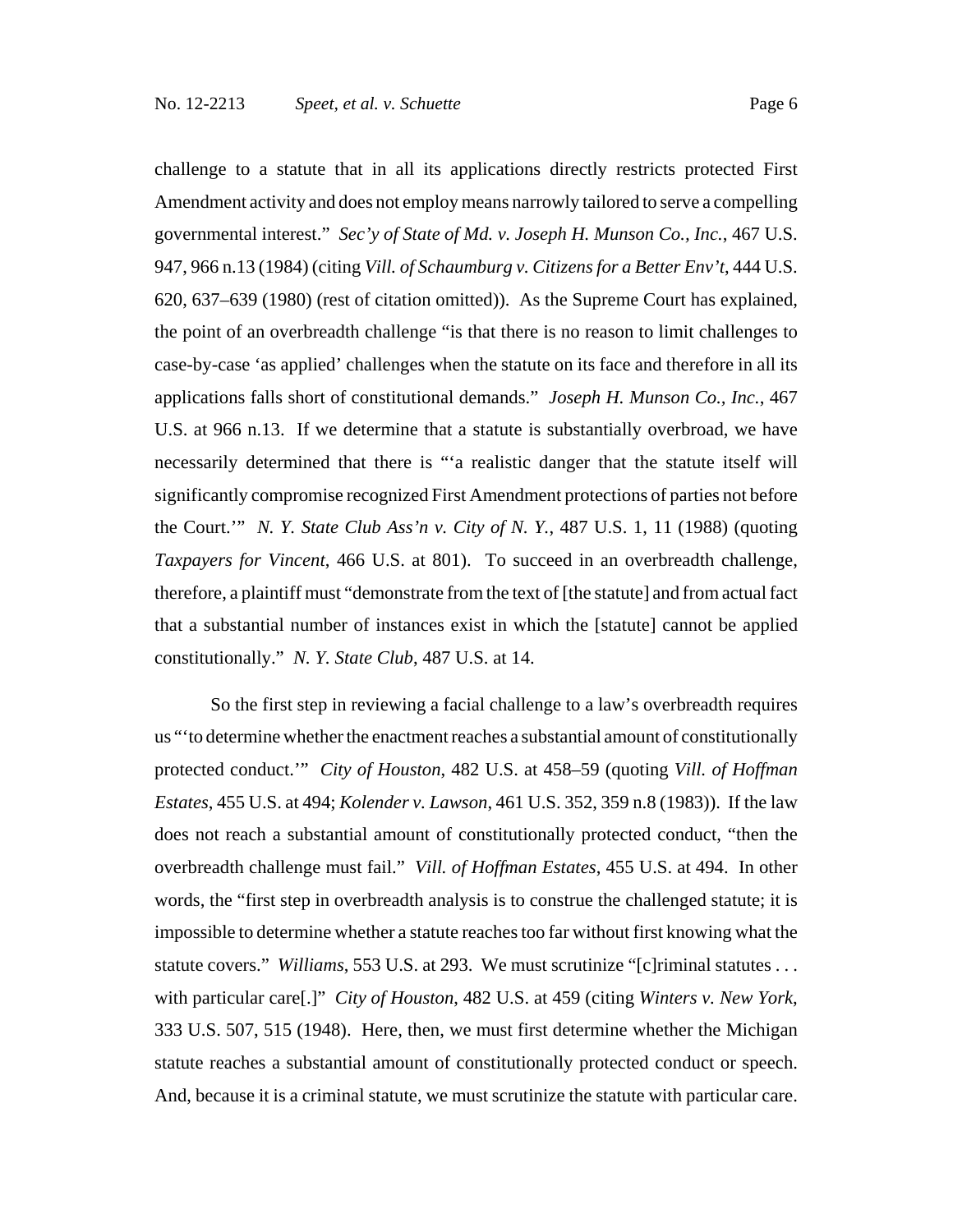On appeal, Attorney General Schuette argues that the anti-begging statute does not reach any conduct or speech that the First Amendment protects. But begging, by its very definition, encapsulates the solicitation for alms. Although neither the anti-begging section of the statute, nor another section of the statute, defines "begging," according to Michigan law, "[w]hen a statute fails to define a term, we will construe it 'according to its common and approved usage . . . .'" Jennings v. Southwood, 521 N.W.2d 230, 237 (Mich. 1994) (quoting *State ex rel. Wayne Cnty. Prosecutor v. Levenburg*, 280 N.W.2d 810, 812 (1979), *abrogated on other grounds by Michigan ex rel County Prosecutor v. Bennis*, 527 N.W.2d 483 (Mich. 1994)). Michigan law further provides that "resort [ing] to the standard dictionary definition is an appropriate means of determining [a term's] common and approved usage." *Shinkle v. Shinkle*, 663 N.W.2d 481, 485 (Mich. Ct. App. 2003) (citing *Horace v.Pontiac*, 575 N.W.2d 762, 767 (1998)). Here, Attorney General Schuette resorted to a dictionary definition of begging in his opening brief, defining begging as "soliciting alms." The New American Heritage Dictionary 119 (5th ed. 1976). We see no reason not to use, for the purposes of this appeal, this commonsense definition of begging as "soliciting alms."

While the United States Supreme Court has not, as Michigan correctly points out in its briefs, directly decided the question of whether the First Amendment protects soliciting alms when done by an individual, the Court has held—repeatedly—that the First Amendment protects charitable solicitation performed by organizations.

In *Village of Schaumburg v. Citizens for a Better Environment*, 444 U.S. 620, 622 (1980), the Court addressed the validity, under the First and Fourteenth Amendments, of a municipal ordinance that prohibited charitable organizations from soliciting contributions unless they used at least seventy-five percent of their receipts for what the ordinance defined as charitable purposes. The plaintiffs challenged "the facial validity of the village ordinance on First Amendment grounds," *id.* at 627, and the Court affirmed the Seventh Circuit's upholding of the district court's "judgment of facial invalidity" of the ordinance. *Id.* at 634.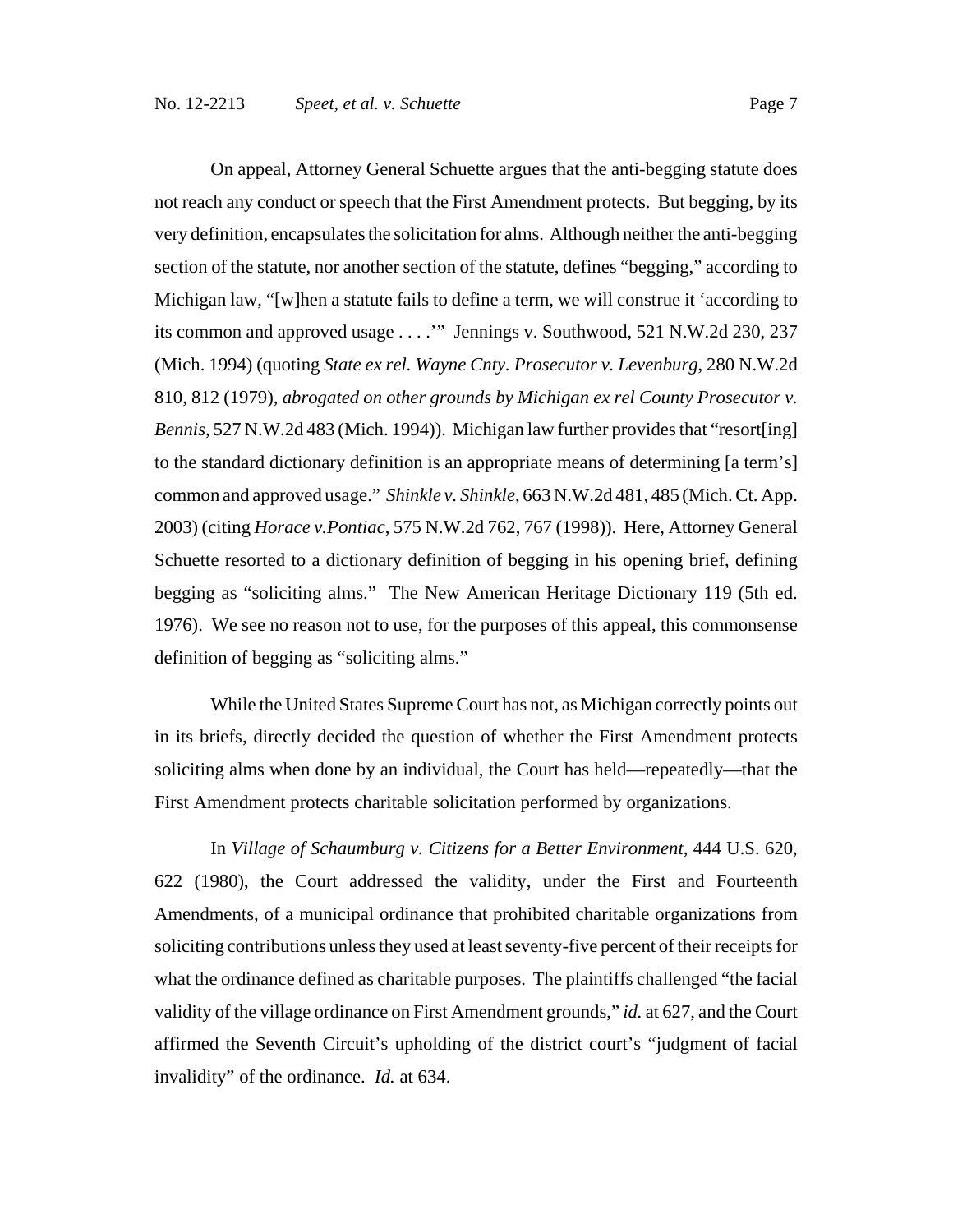After summarizing its relevant cases, the Court held that its "[p]rior authorities, therefore, clearly establish that charitable appeals for funds, on the street or door to door,

involve a variety of speech interests—communication of information, the dissemination and propagation of views and ideas, and the advocacy of causes—that are within the protection of the First Amendment." *Id.* at 632.

The Court has repeatedly reaffirmed *Schaumburg*'s holding that the First Amendment protects charitable solicitation. In 1984, the Court observed that *Schaumburg* had determined that "charitable solicitations are so intertwined with speech that they are entitled to the protection of the First Amendment." *Joseph H. Munson Co.*, 467 U.S. at 959. Then, in 1988, the Court reiterated that *Schaumburg* and *Munson*, "teach that the solicitation of charitable contributions is protected speech[.]" *Riley v. Nat'l Fed'n of the Blind of N.C., Inc.*, 487 U.S. 781, 789 (1988). In 1990, in *United States v. Kokinda*, 497 U.S. 720 (1990) (plurality opinion), while the Court held constitutional, as applied, a United States Postal Service regulation prohibiting the solicitation of alms and contributions on postal premises, the Court also stated that "[s]olicitation is a recognized form of speech protected by the First Amendment." *Kokinda*, 497 U.S. at 725 (citing *Schaumburg*, 444 U.S. at 629; *Riley*, 487 U.S. at 788–789). Thus, the First Amendment protects charitable solicitation performed by organizations. But does the First Amendment protect the solicitation of alms when performed by an individual not affiliated with a group? We hold that it does.

We find persuasive the Seventh Circuit's reasoning in *Gresham v. Peterson*, 225 F.3d 899 (7th Cir. 2000), in which a plaintiff mounted an as-applied challenge, on First Amendment grounds, to an Indianapolis ordinance that prohibited soliciting in public places. The Seventh Circuit acknowledged that "the Supreme Court has not resolved directly the constitutional limitations on [panhandling laws] as they apply to individual beggars," but noted that the Court "has provided clear direction on how they apply to organized charities, not-for-profits, and political groups." *Gresham*, 225 F.3d at 903 (citing *Riley*, 487 U.S. at 789; *Joseph H. Munson Co.*, 467 U.S. at 959–60; *Schaumburg*, 444 U.S. at 632).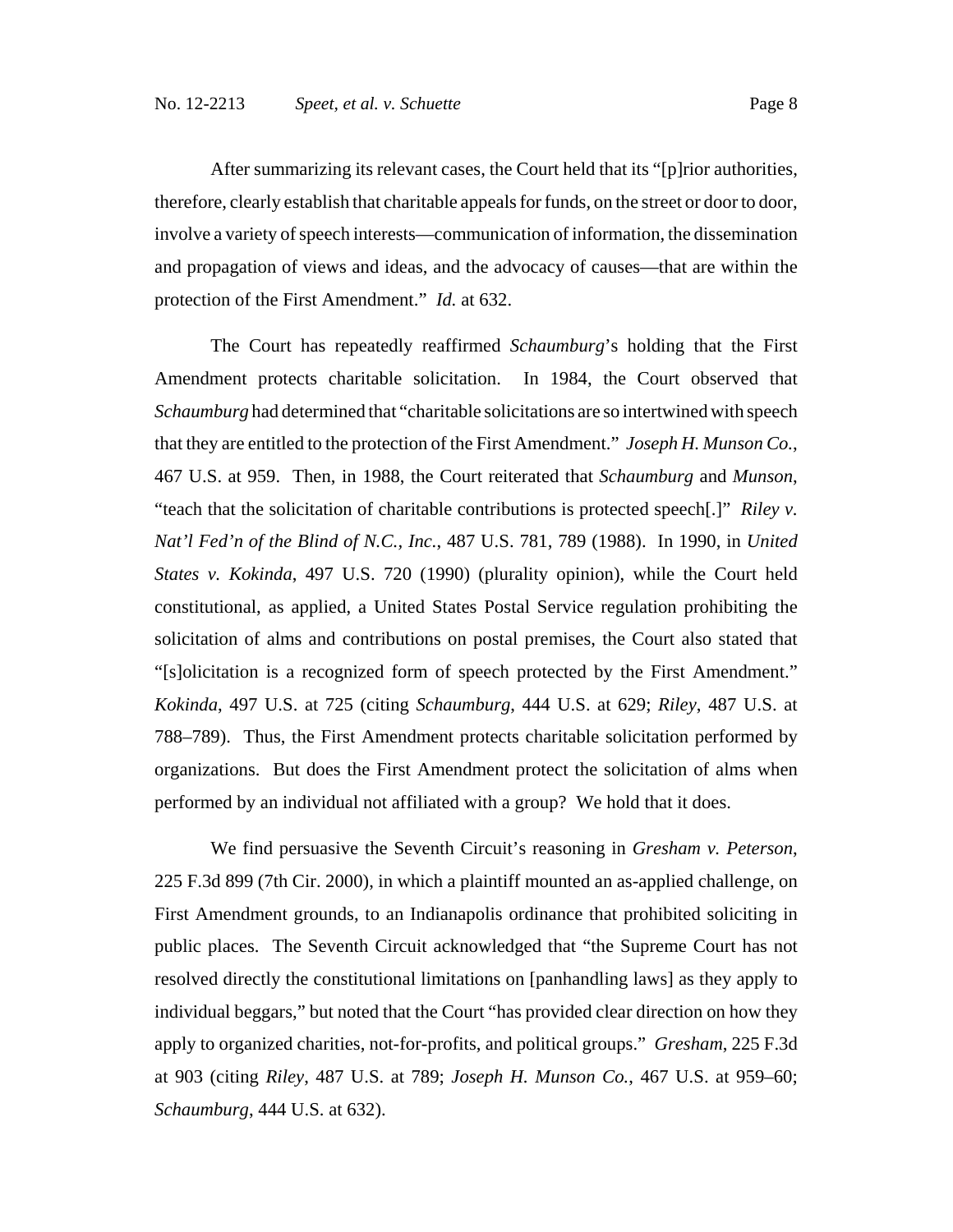We agree with the Seventh Circuit's reasoning that "*Shaumburg* provides the appropriate standard to analyze" whether the First Amendment protects begging. *Gresham*, 225 F.3d at 904–05. *Gresham* analogized panhandlers to the charity in *Shaumburg*, saying that "[l]ike the organized charities, [the panhandlers'] messages cannot always be easily separated from their need for money." *Id.* at 904. The *Gresham* panel concluded by saying that "[w]hile some communities might wish for all solicitors, beggars and advocates of various causes be vanished from the streets, the First Amendment guarantees their right to be there, deliver their pitch and ask for support." *Id.* (citing *Schaumburg*, 444 U.S. at 632). We further agree with *Gresham*'s observation that "[i]ndeed, the Court's analysis in *Schaumburg* suggests little reason to distinguish between beggars and charities in terms of the First Amendment protection for their speech." *Id.*

Our sister circuits—the Second, Eleventh, and Fourth Circuits—in cases decided before and after *Gresham*, have similarly held that begging is a type of solicitation protected by the First Amendment. We find these cases to be persuasive authority, as well, for our holding that begging is a form of solicitation that the First Amendment protects.

The Second Circuit, in *Loper v. New York City Police Department*, 999 F.2d 699, 706 (2d Cir. 1993), affirmed the district court's judgment that had declared unconstitutional, on First Amendment grounds, a state statute which stated that "[a] person is guilty of loitering when he: 1. [l]oiters, remains or wanders about in a public place for the purpose of begging . . . ." N.Y. Penal Law § 240.35(1) (McKinney 1989). *Loper*, like *Gresham*, relied on *Schaumburg*'s holding that "'charitable appeals for funds, on the street or door to door, involve a variety of speech interests—communication of information, the dissemination and propagation of view and ideas, and the advocacy of causes—that are within the protection of the First Amendment.'" *Loper*, 999 F.2d at 704 (quoting *Schaumburg*, 444 U.S. at 632). *Loper* explained that "[i]nherent in all the charitable solicitation cases revolving around the First Amendment is the concept that '[c]anvassers in such contexts are necessarily more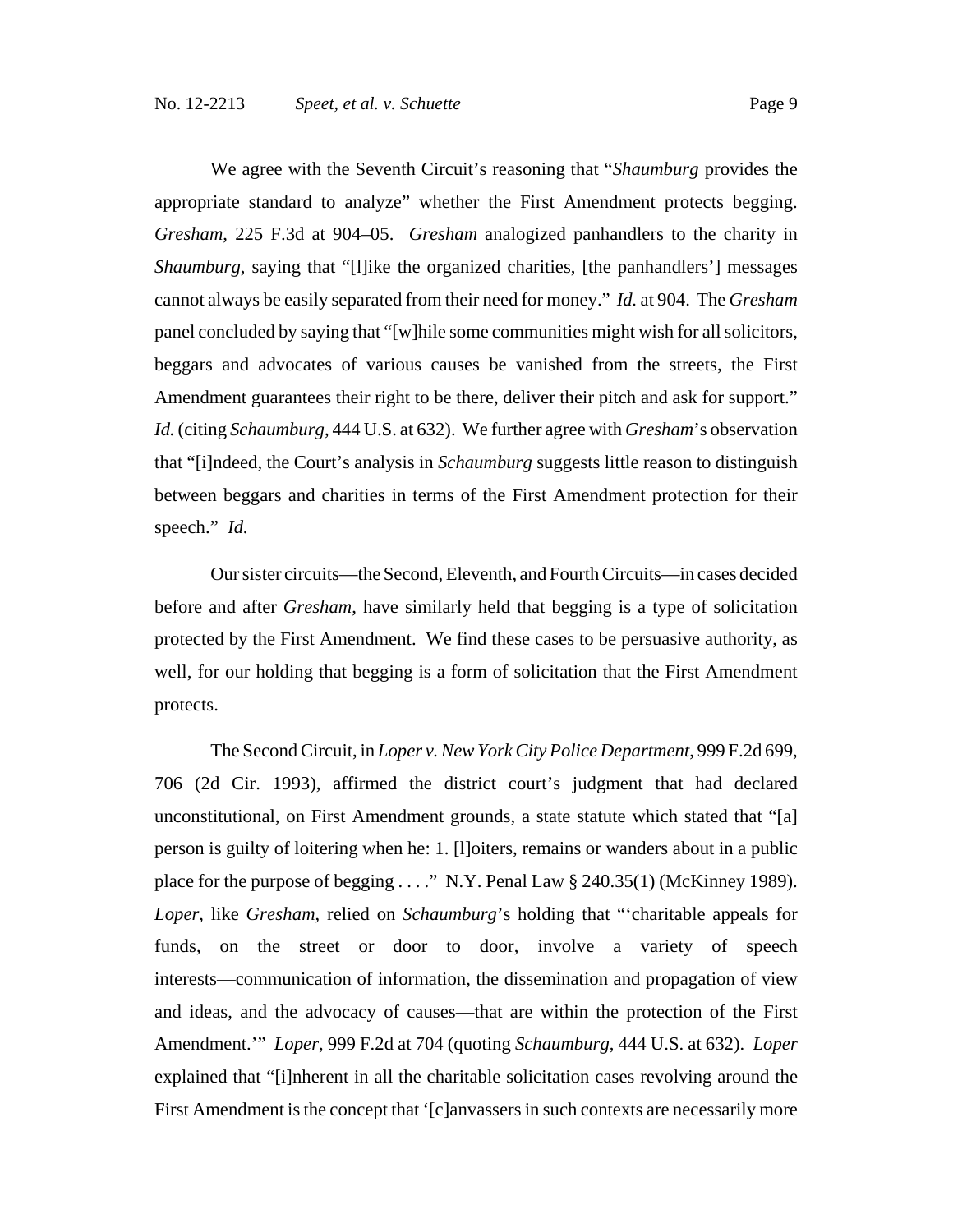than solicitors for money.'" *Id.* (quoting *Schaumburg*, 444 U.S. at 632)). The *Loper* panel explained that "[b]egging frequently is accompanied by speech indicating the need for food, shelter, clothing, medical care or transportation." *Loper*, 999 F.2d at 704.It concluded that[,] "in regard to the message conveyed," it saw "little difference between those who solicit for organized charities and those who solicit for themselves[,]" because those who solicit for organized charities "are communicating the needs of others[,]" while those who solicit for themselves "are communicating their personal needs." *Id.* According to the *Loper* panel, "[b]oth solicit the charity of others. The distinction is not a significant one for First Amendment purposes." *Id.* (citation omitted).

The Eleventh Circuit, in *Smith v. City of Fort Lauderdale, Fla.*, 177 F.3d 954, 955 (11th Cir. 1999), held that a city's regulation proscribing begging on a certain fivemile strip of beach and two attendant sidewalks was narrowly tailored to serve the city's legitimate interests. But the court began its analysis by stating that "[l]ike other charitable solicitation, begging is speech entitled to First Amendment protection." *Id.* at 956 (footnote omitted) (citing, *Loper* 999 F.2d 699 at 704; *Schaumburg*, 444 U.S. at 632).

This year, the Fourth Circuit, in *Clatterbuck v. City of Charlottesville*, 708 F.3d 549, 551 (4th Cir. 2013), addressed the question of whether a municipal ordinance, that prohibited people from soliciting immediate donations in two streets near a downtown shopping area, unconstitutionally restricted the free speech of individuals who regularly begged there. The court noted, "[a]s a preliminary matter," that "the speech and expressive conduct that comprise begging merit First Amendment protection." *Id.* at 553. The court observed that the United States Supreme Court has "held that the solicitation of 'charitable contributions' is protected speech." *Id.* (quoting *Riley*, 487 U.S. at 789). The court also observed that several other United States Courts of Appeals had "extended that holding to begging, which is simply solicitation on behalf of the speaker." *Id.* (citing *Smith* 177 F.3d at 956; *Loper*, 999 F.2d at 704). The court concluded by stating "[w]e agree that begging is communicative activity within the protection of the First Amendment." *Id.*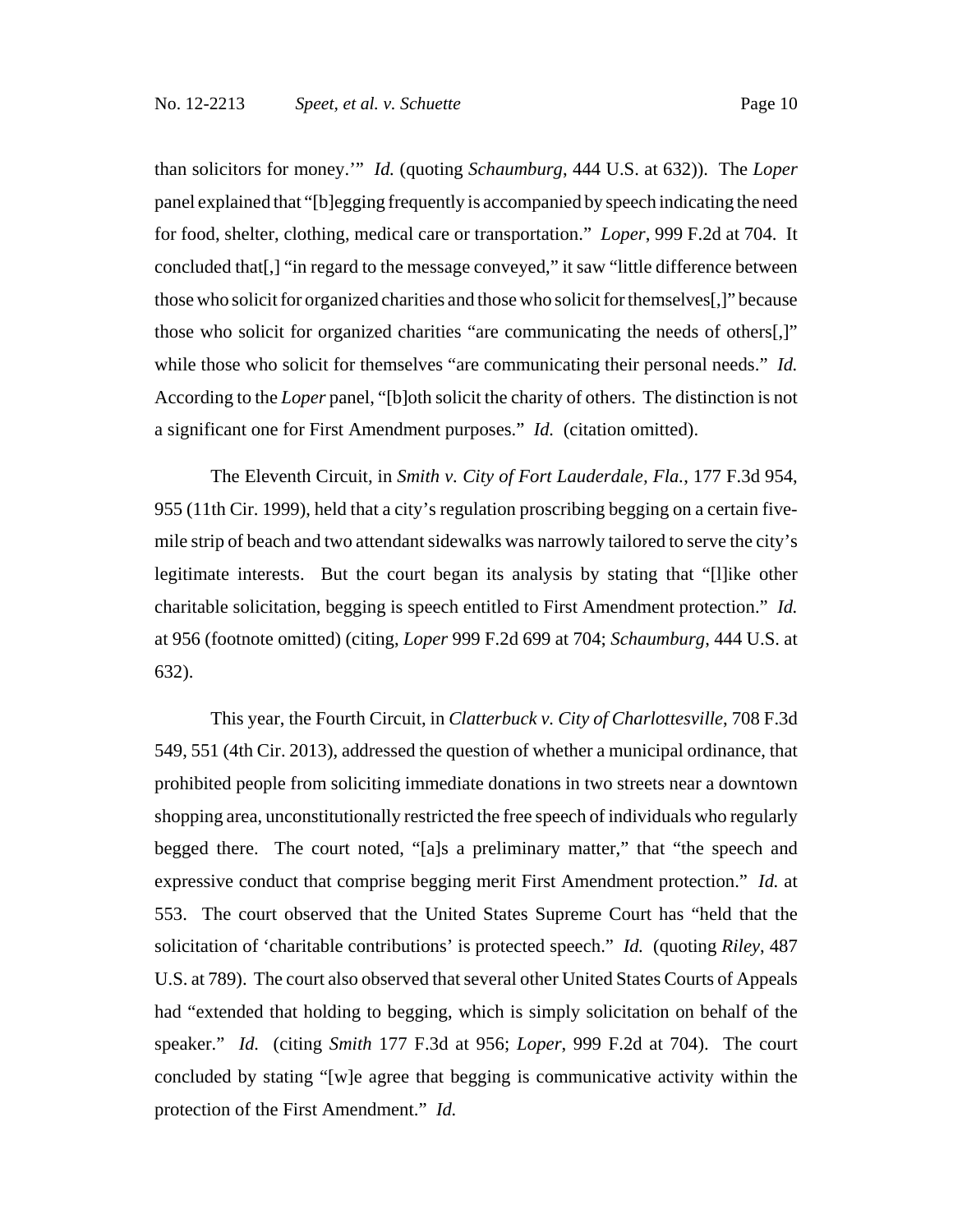Michigan relies on several authorities to argue that the First Amendment does not protect begging, or soliciting alms—but we find not one of these authorities persuasive. First, Michigan cites Part II of Justice Kennedy's concurrence in *International Society for Krishna Consciousness, Inc. v. Lee*, 505 U.S. 672, 703 (1992) (plurality opinion). In Part II of his concurrence, Justice Kennedy stated that he was "in full agreement with the statement of the Court that solicitation is a form of protected speech." *Lee*, 505 U.S. at 704 (citing *Riley*, 487 U.S. at 788–89; *Schaumburg*, 444 U.S. at 629) (rest of citation omitted)). But Justice Kennedy argued that an airport regulation that prohibited solicitation for the immediate payment of funds did not violate the First Amendment because the regulation "reache[d] only personal solicitations for immediate payment of money." *Lee*, 505 U.S. at 704. Justice Kennedy hypothesized that, had the regulation "prohibited all speech that requested the contribution of funds," then he "would [have] conclude[d] that it was a direct, content-based restriction of speech in clear violation of the First Amendment." *Id.* But, Justice Kennedy wrote, the "regulation d[id] not prohibit all solicitation[;]" rather, "it prohibit[ed] the 'solicitation and receipt of funds.'" *Id.* Justice Kennedy characterized the restriction as "directed only at the physical exchange of money, which is an element of conduct interwoven with otherwise expressive solicitation." *Id.* at 705.

We decline to follow the reasoning in Part II of Justice Kennedy's concurrence in *Lee* for three reasons. First, to the extent that Part II of Justice Kennedy's concurrence argues that the "physical exchange of money" may be isolated from the act of solicitation, it runs contrary to *Schaumburg*'s holding that solicitation of charitable donations is "characteristically intertwined with informative and perhaps persuasive speech[.]" *Schaumburg*, 444 U.S. at 632. *Schaumburg* does not suggest that the physical exchange of money may be isolated; it is "intertwined" with speech that the First Amendment protects. Second, Part II of Justice Kennedy's concurrence is not *Lee*'s holding. And third, Justice Kennedy wrote Part II without another Justice joining him.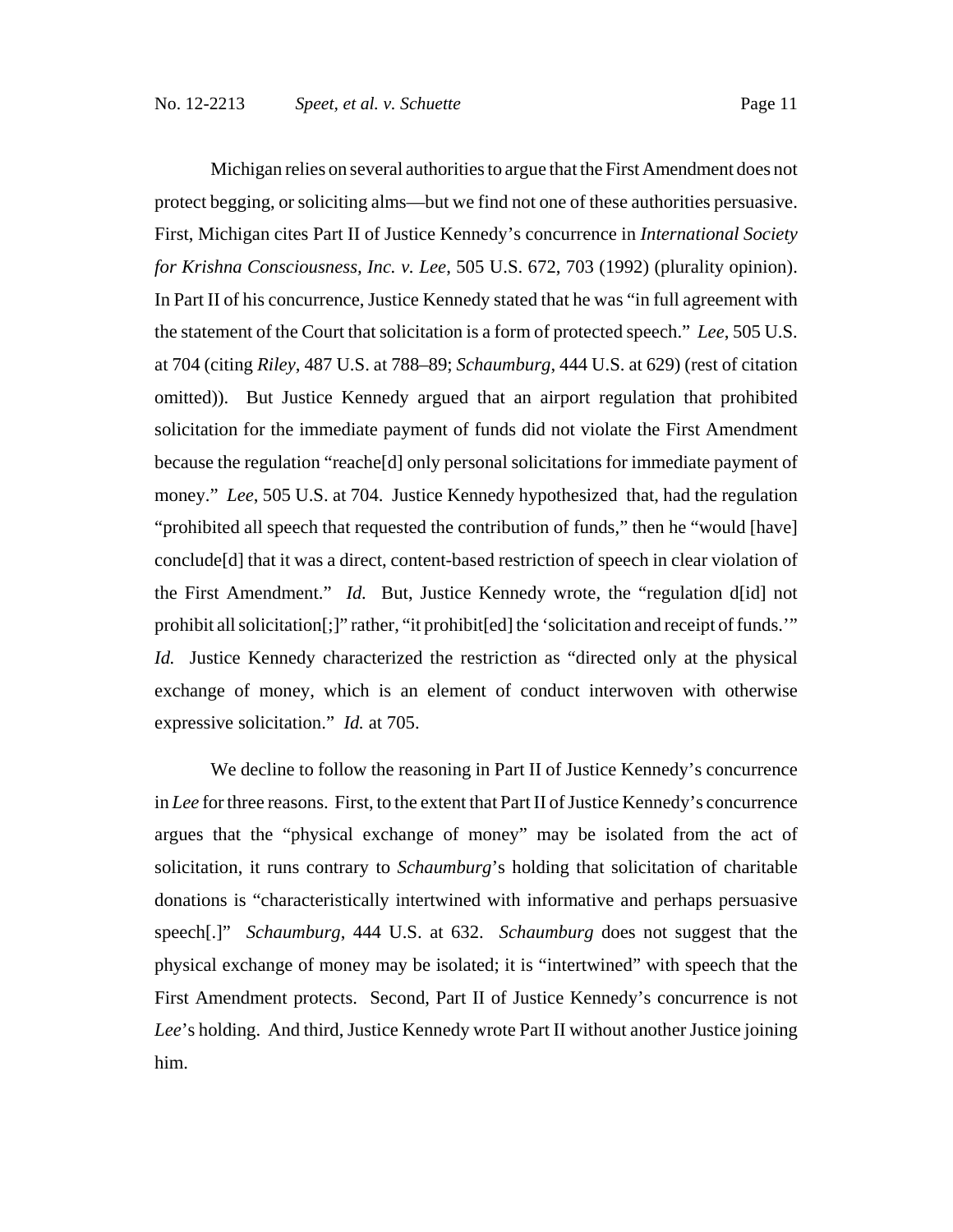Michigan also cites the Second Circuit's decision in *Young v. New York City Transit Authority*, 903 F.2d 146 (2d Cir. 1990), as authority for the proposition that the First Amendment does not protect begging. *Young* initially framed the issue as "whether the prohibition of begging and panhandling in the New York City subway system violate[d] the First Amendment of the United States Constitution." *Young*, 903 F.2d at 147 (footnote omitted). The regulation provided that "'no person, unless duly authorized . . . shall upon any facility or conveyance . . . solicit alms, subscription or contribution for any purpose.'" *Id.* at 148 (quoting N.Y. Comp. Codes R. & Regs. tit. 21, § 1050.6(b) (1989)). The Second Circuit opined that "[c]ommon sense" dictates that "begging is much more 'conduct' than it is 'speech.'" *Id*. at 153. Therefore, the court reframed the issue as "whether begging constitutes the kind of 'expressive conduct' protected to some extent by the First Amendment." *Id.*

*Young* read *Schaumburg*'s holding to be limited to appeals by organized charities; only these solicitations involve a variety of speech interests including communication of information, the dissemination and propagation of views and ideas, and the advocacy of causes. *Id.* at 155. *Young* asserted that "neither *Schaumburg* nor its progeny stand for the proposition that begging and panhandling are protected speech under the First Amendment." *Id.* Rather, the court said, *Schaumburg*, *Munson* and *Riley* "hold that there is a sufficient nexus between solicitation by organized charities and a 'variety of speech interests' to invoke protection under the First Amendment." *Id. Young* displayed the panel's distaste for begging, writing that "[w]hile organized charities serve community interests by enhancing communication and disseminating ideas, the conduct of begging and panhandling in the subway amounts to nothing less than a menace to the common good." *Young*, 903 F.2d at 156 (citing *Taxpayers for Vincent*, 466 U.S. at 805).

We decline to follow the *Young* majority's reasoning. We find more persuasive *Young*'s dissent, which held that there is no "legally justifiable distinction" between "begging for one's self and solicitation by organized charities." *Young*, 903 F.2d at 164 (Meskill, J., dissenting). The dissent read *Schaumburg—*as we do— as holding that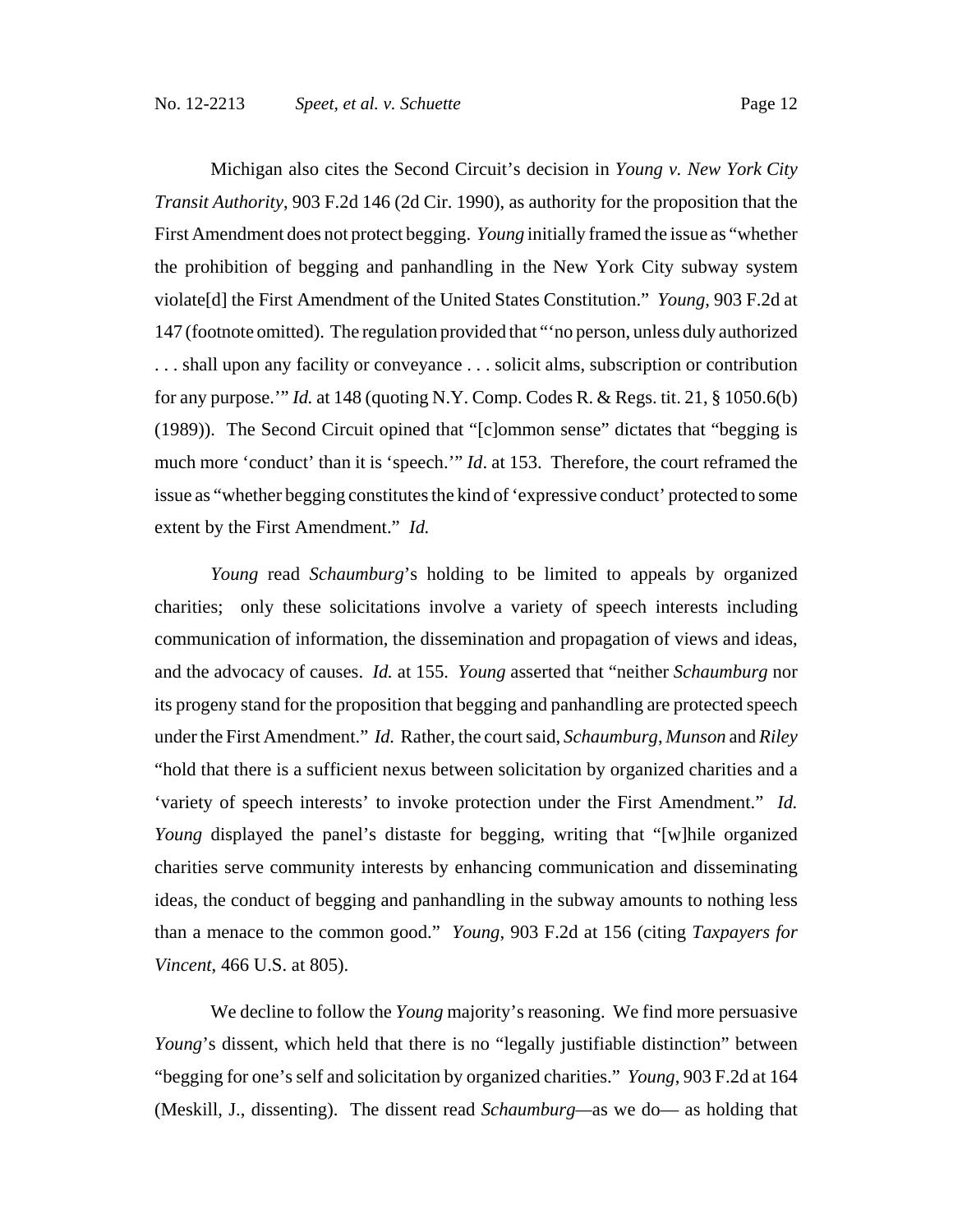"charitable solicitation is protected because it 'is characteristically intertwined with . . . speech seeking support for particular causes or for particular views on economic, political, or social issues.'" *Id.* at 165 (quoting *Schaumburg*, 444 U.S. at 632). We agree with the dissent's statement that *Schaumburg* "held that First Amendment protection attaches to all charitable solicitation, whether or not any speech incident to the solicitation actually takes place, because a sufficient nexus exists between a charity's expression of ideas and its fundraising." *Id.* We further agree with the dissent's conclusion that "if First Amendment protection extends to charitable solicitation unaccompanied by speech, as it apparently does, it must extend to begging as well." *Id.* And we agree that "begging is indistinguishable from charitable solicitation for First Amendment purposes. To hold otherwise would mean that an individual's plight is worthy of less protection in the eyes of the law than the interests addressed by an organized group." *Id.* at 167.

Moreover, *Loper* overruled *Young*'s holding that begging is not conduct that communicates. *Loper* stated that "[w]hile we indicated in *Young* that begging does not always involve the transmission of a particularized social or political message, *see Young*, 903 F.2d at 153, it seems certain that it usually involves some communication of that nature." *Loper*, 999 F.2d at 704.

Based on the foregoing discussion, we hold that begging, or the soliciting of alms, is a form of solicitation that the First Amendment protects.

We now consider whether Michigan's anti-begging statute is substantially overbroad. We will not apply the "'strong medicine' of overbreadth analysis where the parties fail to describe the instances of arguable overbreadth of the contested law." *Wash. State Grange v. Wash. State Republican Party*, 552 U.S. 442, 450 n.6 (citing *N. Y. State Club*, 487 U.S. at 14). The plaintiff bears "the burden of demonstrating . . . substantial overbreadth.'" *Connection Distrib. Co.*, 557 F.3d at 336 (quoting *Hicks*, 539 U.S. 113, 122 (2003)). A plaintiff "'must demonstrate from the text of the statute and from actual fact that a substantial number of instances exist in which the law cannot be applied constitutionally.'" *United States v. Coss*, 677 F.3d 278, 289 (6th Cir. 2012)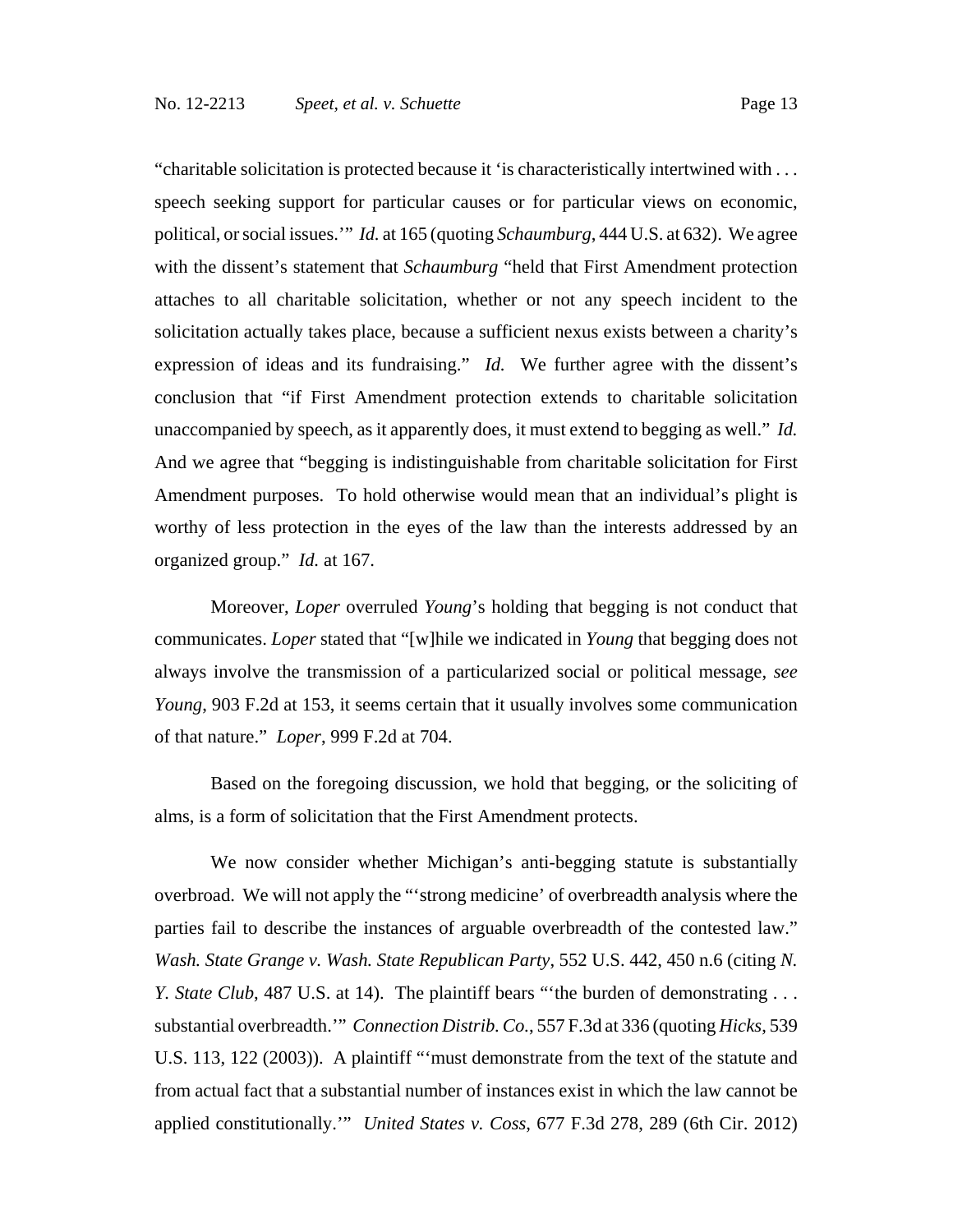(quoting *Am. Booksellers Found. for Free Expression v. Strickland*, 601 F.3d 622, 627 (6th Cir. 2010)). A plaintiff may not "leverag[e] a few alleged unconstitutional applications of the statute into a ruling invalidating the law in all of its applications." *Connection Distrib. Co.*, 557 F.3d at 340. Sometimes plaintiffs have difficulty bearing this burden. For example, in one case we said that the record was "'utterly barren about whether some, many, indeed any, [other people] [were] affected by . . . application of the statute.'" *Glenn*, 690 F.3d at 422 (quoting *Connection Distrib. Co.*, 557 F.3d at 338–39). We do not have that problem here.

The record shows that the statute reaches a substantial amount of begging, which we have held that the First Amendment protects because it is a form of solicitation. Instead of a few instances of alleged unconstitutional applications, we have hundreds. The Grand Rapids Police Department produced four hundred nine incident reports related to its enforcement of the anti-begging statute. Thirty-eight percent of the people that the police stopped were holding signs requesting help, containing messages like "Homeless and Hungry: Need Work," "Homeless Please Help God Bless," "Lost My Job Need Help," and "Homeless and Hungry Vet." The other sixty-two percent of the stops (two hundred fifty-five instances) involved people verbally soliciting charity. In fortythree percent of the cases, the police immediately arrested the people who were begging. In two hundred eleven cases, people convicted of begging were sentenced directly to jail time. The record in this case bolsters our "judicial prediction" that "the statute's very existence may cause others not before the court to refrain from constitutionally protected speech or expression." *Broadrick*, 413 U.S. at 612.

Thus, sustaining the facial challenge in this case is appropriate because the risk exists that, if left on the books, the statute would chill a substantial amount of activity protected by the First Amendment. We must provide "this expansive remedy" because "the threat of enforcement of an overbroad law may deter or 'chill' constitutionally protected speech"—especially where, as here, "the overbroad statute imposes criminal sanctions." *Hicks*, 539 U.S. at 119 (citing *Schaumburg*, 444 U.S. at 634; *Bates v. State Bar of Ariz.*, 433 U.S. 350, 380 (1977); *NAACP v. Button*, 371 U.S. 415, 433 (1963)).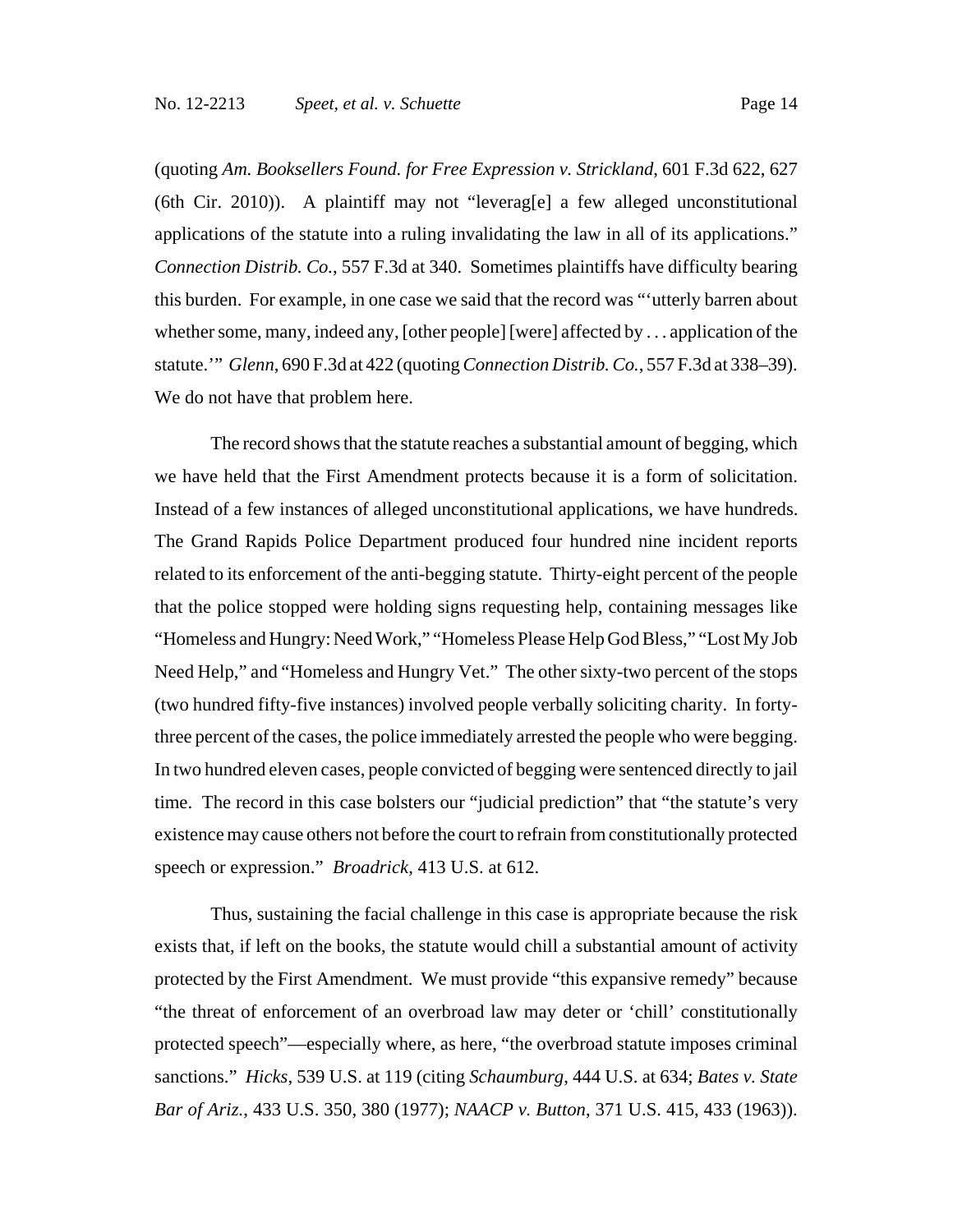The reason for this is that "free expression may be inhibited almost as easily by the potential or threatened use of power as by the actual exercise of that power." *N. Y. State Club*, 487 U.S. at 11 (citing *Thornhill v. Alabama*, 310 U.S. 88, 97–98 (1940)). We are concerned that "[m]any persons, rather than undertake the considerable burden (and sometimes risk) of vindicating their rights through case-by-case litigation, will choose simply to abstain from protected speech, harming not only themselves but society as a whole, which is deprived of an uninhibited marketplace of ideas.*" Hicks*, 539 U.S. at 119 (citation omitted). Thus "[o]verbreadth adjudication, by suspending *all* enforcement of an overinclusive law, reduces these social costs caused by the withholding of protected speech." *Id.* As long as "the statute remains available to the State the threat of prosecutions of protected expression is a real and substantial one." *Dombrowski v. Pfister*, 380 U.S. 479, 494 (1965).

But "[f]acial overbreadth has not been invoked when a limiting construction has been or could be placed on the challenged statute." *Broadrick*, 413 U.S. at 613 (citing *Dombrowski*, 380 U.S. at 491; *Cox v. New Hampshire*, 312 U.S. 569 (1941); *United States v. Thirty-Seven Photographs*, 402 U.S. 363 (1971); *Breard v. Alexandria*, 341 U.S. 622 (1951)). Therefore, we must consider any limiting construction of the statute that Michigan can present. *Vill. of Hoffman Estates*, 455 U.S. at 495 n.5 ("[i]n evaluating a facial challenge to a state law, a federal court must, of course, consider any limiting construction that a state court or enforcement agency has proffered.") (citing *Grayned v. City of Rockford*, 408 U.S. 104, 110 (1972)). We need not consider a limiting construction, however, if the statute "is not 'fairly subject to an interpretation which will render unnecessary or substantially modify the federal constitutional question.'" *Bd. of Airport Comm'rs v. Jews for Jesus, Inc.*, 482 U.S. 569, 575 (1987) (quoting *Harmon v. Forssenius*, 380 U.S. 528, 535 (1965)).

Here, we cannot read the statute to limit its constitutional effect. The statute simply bans an entire category of activity that the First Amendment protects.

We acknowledge that the statute serves "a sufficiently strong, subordinating interest that [Michigan] is entitled to protect." *Schaumburg*, 444 U.S. at 636. Here,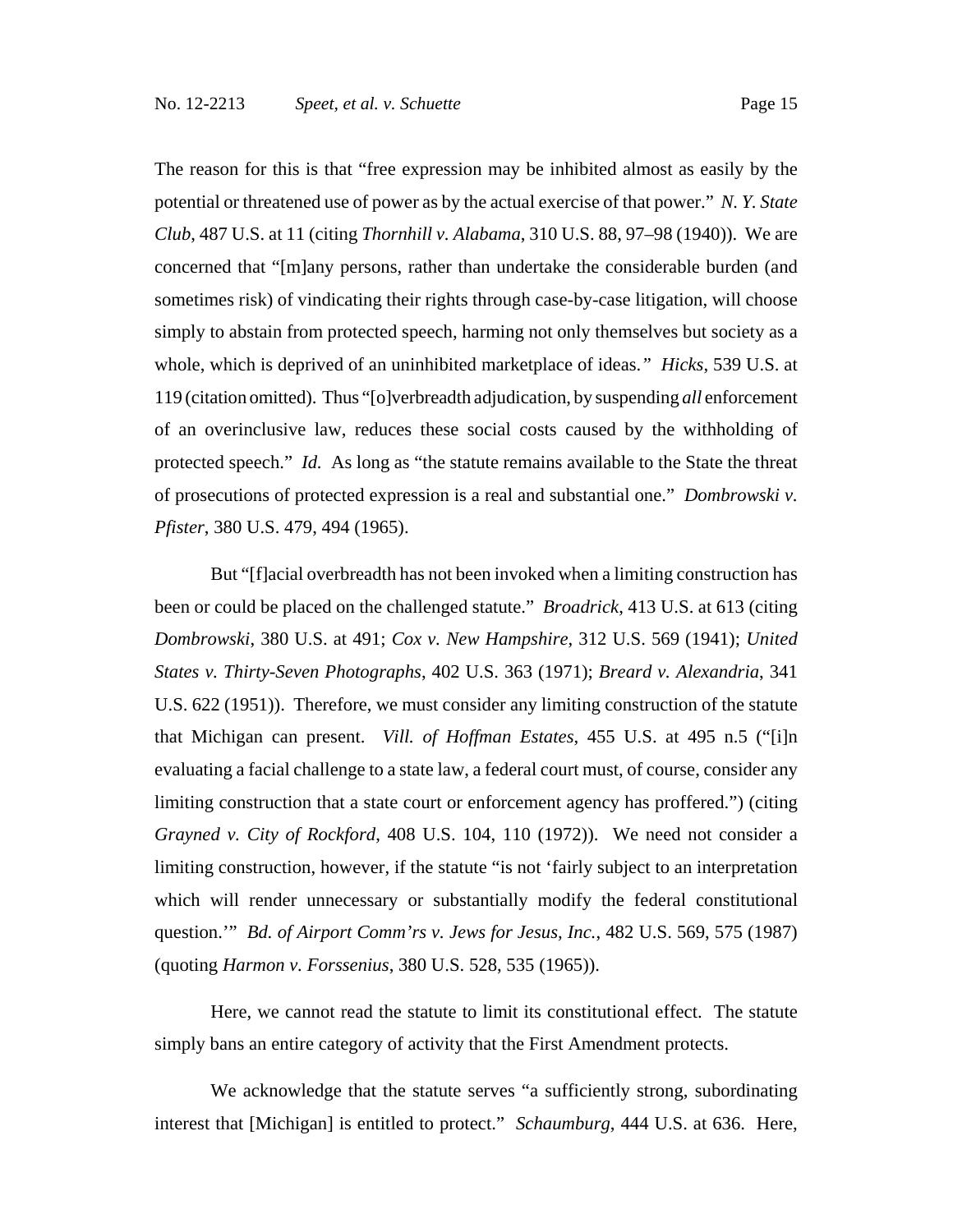Attorney General Schuette argues that Michigan's interest is in preventing fraud. He argues that not all those who beg are homeless and destitute, nor do all those who beg use the funds they receive from begging to meet basic needs. Instead, those who beg often spend that money on alcohol. The record contains an affidavit of an executive director of an agency that works with the homeless as saying that "the great majority of people panhandling for money are using the money for alcohol and drugs." Furthermore, panhandlers who display signs saying that they are homeless often are not. Rather, they use the signs "to elicit sympathy and money, often to feed a drug or alcohol problem." Even the United States Department of Justice has recognized "[t]his potential for fraud" and has put out a publication on panhandling which states that "some panhandlers pretend to be disabled and/or war veterans," and that the panhanders' "primary purpose is to immediately buy alcohol or drugs." Attorney General Schuette also argues that the ordinance prevents duress.

We agree with Attorney General Schuette that the prevention of fraud and duress are substantial state interests. In *Schaumburg*, the Village argued that its ordinance was intimately related to the substantial governmental interests in protecting the public from fraud, crime, and undue annoyance. *Schaumburg*, 444 U.S. at 636. The Court noted that, like here, "[p]revention of fraud [was] the Village's principal justification" for the ordinance. *Id*. The Court declared that, while these interests were substantial, they were "only peripherally promoted" by the ordinance and "could be sufficiently served by measures less destructive of First Amendment interests." *Id*. The Court said, "[t]he Village's legitimate interest in preventing fraud can be better served by measures less intrusive than a direct prohibition on solicitation." *Id*.

Michigan's interest in preventing fraud can be better served by a statute that, instead of directly prohibiting begging, is more narrowly tailored to the specific conduct, such as fraud, that Michigan seeks to prohibit. Indeed, "'[b]ecause First Amendment freedoms need breathing space to survive,'" a state "'may regulate in the area only with narrow specificity.'" *Gooding v. Wilson*, 405 U.S. 518, 522 (1972) (quoting *Button*, 371 U.S. at 433). A state must carefully craft the statute "to punish only unprotected